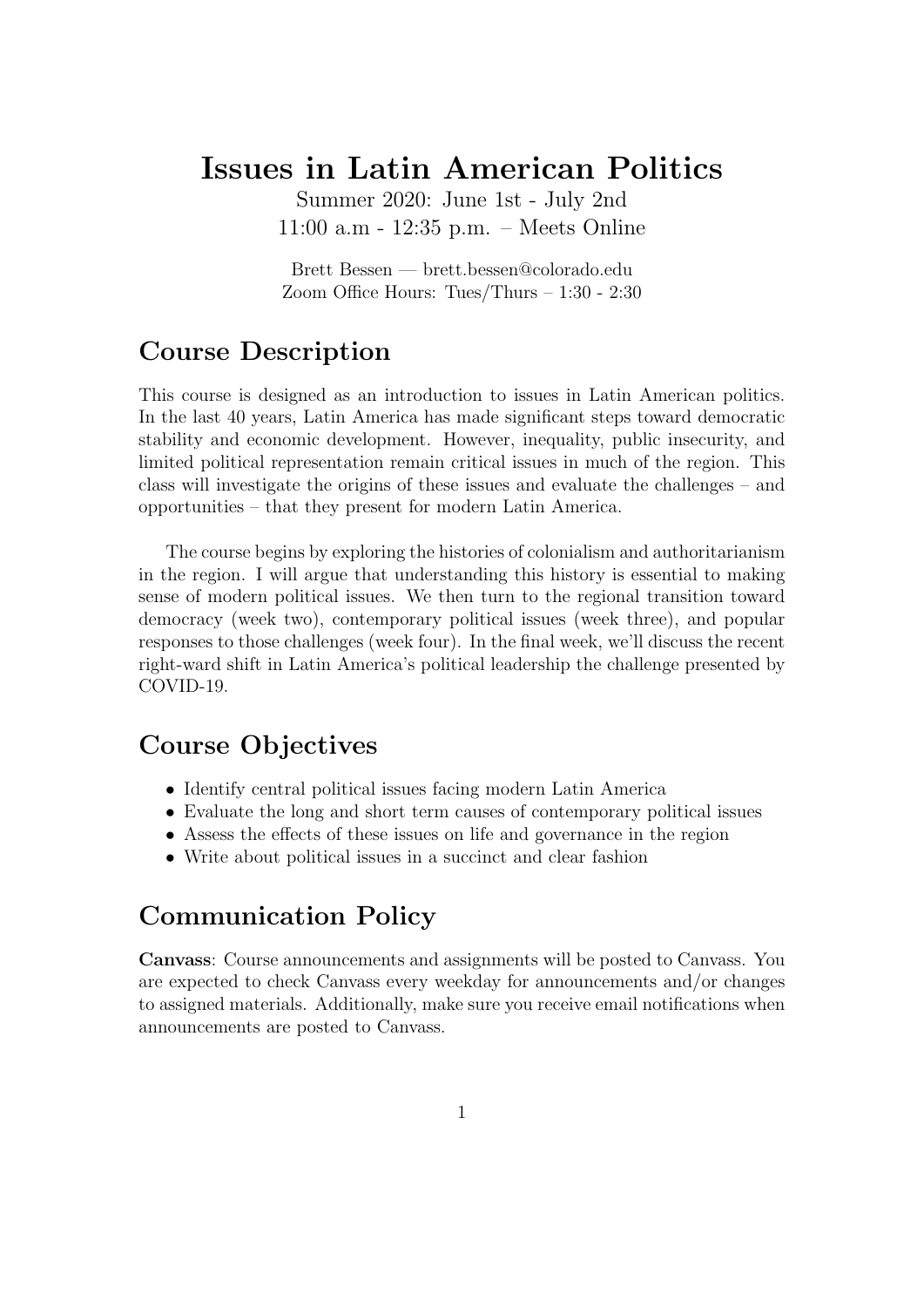Email: Feel free to email me with any questions or comments. I will typically respond within one day during the work week. Please send me a follow up if I don't respond within three business days.

Office Hours: Zoom office hours are offered Tuesdays and Thursdays from 2:30 - 3:30. You can attend office hours without prior appointment on a first-come first-served basis. We can also set up an appointment during a different time slot if necessary.

# Required Texts

• Vanden and Prevost, *Politics of Latin America: The Power Game*, 6th Edition

# **Assignments**

Weekly Reading Quizzes  $-20\%$ : You are responsible for completing and understanding the assigned readings. Short reading quizzes, covering the past week's readings, will be posted on Canvass every Friday. Reading quizzes will have a time limit (of about 10 minutes) in order to prevent the use of outside material.

**Participation – 20%**: You can choose to participate synchronously, by attending Zoom lectures and discussions, OR asynchronously, by completing written lecture responses. I recommend synchronous participation if possible. Let me know if you will participate synchronously or asynchronously by June 3rd.

Synchronous participation requires attending Zoom lectures and engaging in live class discussions. I will hold a live class every weekday beginning at 11:00 am Mountain Time. Students are allowed to miss three live sessions without a prior excuse. After three missed sessions, unexcused absences will lower your participation grade.

Asynchronous participation requires watching recorded lectures and posting written responses to Canvass at the end of the week. Written responses should be 1-2 pages double-spaced and must show engagement with the lectures and assigned readings. Lecture responses must be posted to Canvass each Friday by 11:59 p.m.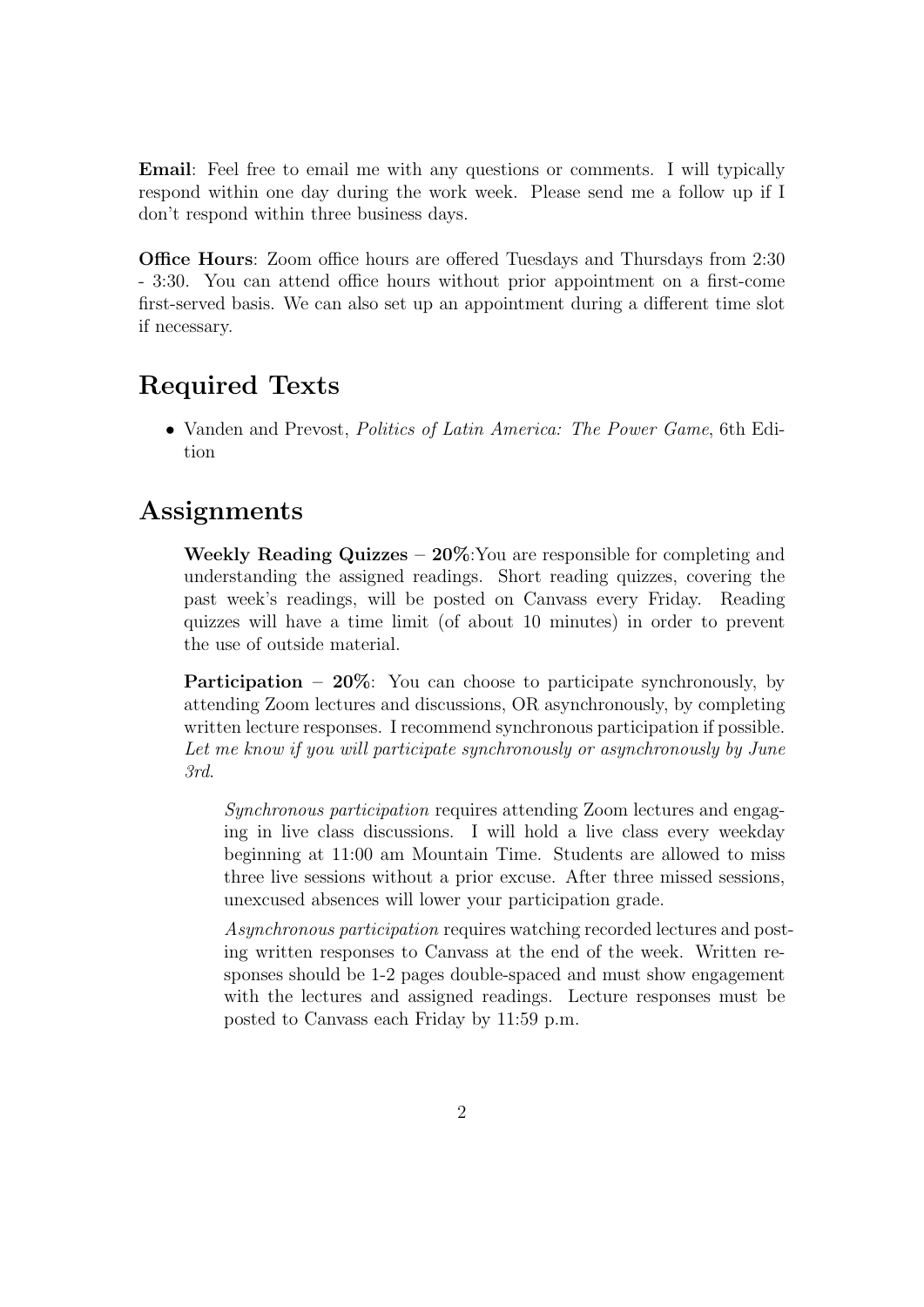**Issue Paper – 30%:** You will be required to write an issue paper, where you investigate a political issue in a specific Latin American country. Issue papers should be short but well written and researched.

Final Exam –  $30\%$ : The final exam will take place during the last week of the course. The final will be open book and will include written and multiple choice components.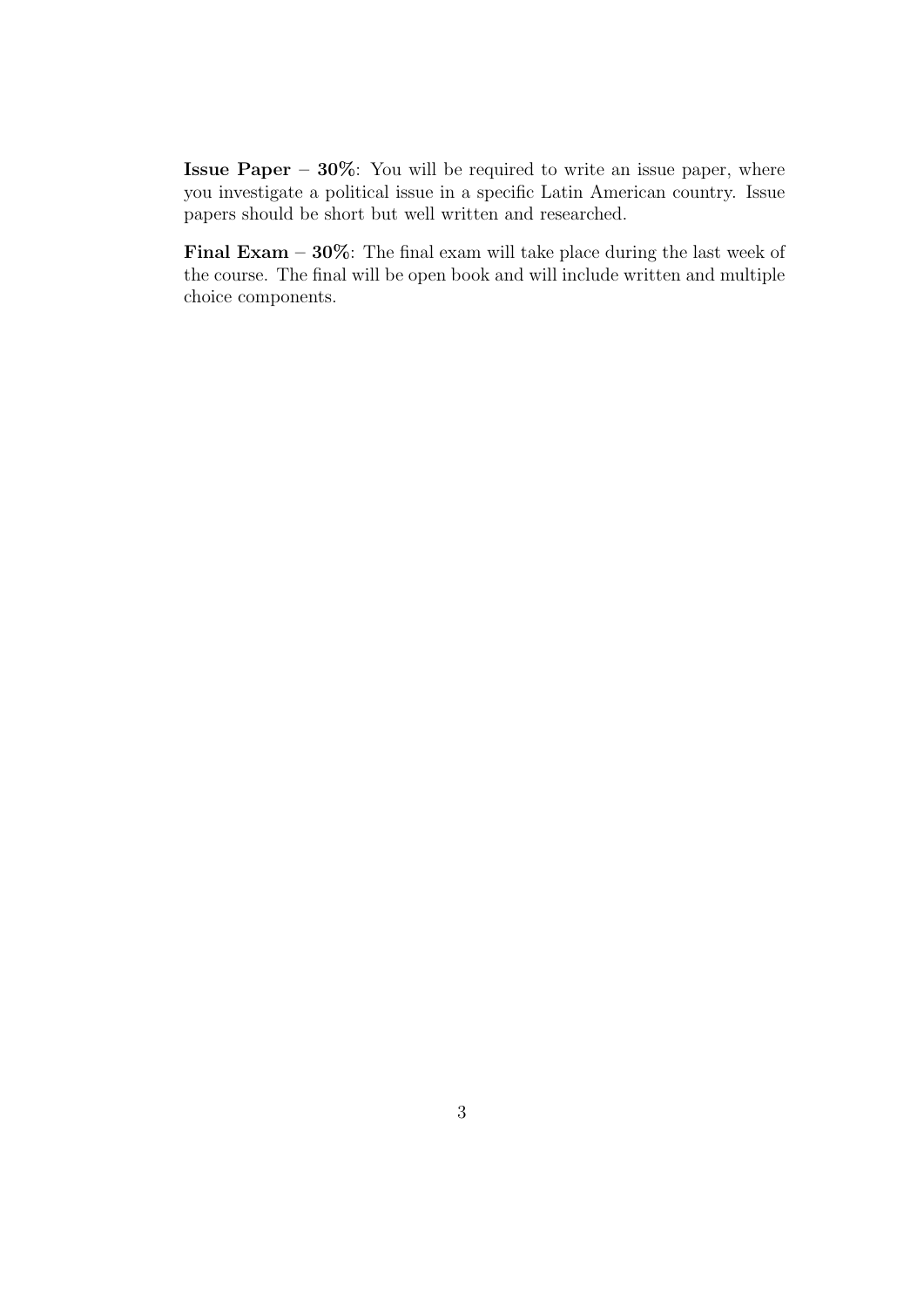# Grades

Letter grades will be based on the following scale. Note that I will round up grades that are within 0.5 percentage points of the next letter grade. For instance, an 83.6 would be rounded up to an 84 and receive a B in the course.

## Grade Scale

| $\mathbf{A}$ | 95-100   |
|--------------|----------|
| $A -$        | 90-94    |
| B+           | 87-89    |
| В            | 84-86    |
| B-           | 80-83    |
| $C+$         | 77-79    |
| $\bigcap$    | 74-76    |
| C-           | 70-73    |
| $D+$         | 67-69    |
| D            | 64-66    |
| D-           | 60-63    |
| F            | $0 - 59$ |

# Course Calendar

## Week 1, June 1 - 5

### Overview and Introduction

• Politics of Latin America, ch. 1

#### Colonialism and Independence

- Politics of Latin America, ch. 2
- Octavio Paz, Reflections: Mexico and the United States
- Politics of Latin America, ch. 3, pgs. 43 55

## Week 2, June 8 - 12

#### Authoritarianism and Democracy

• Politics of Latin America, ch. 3, pgs. 56 - 84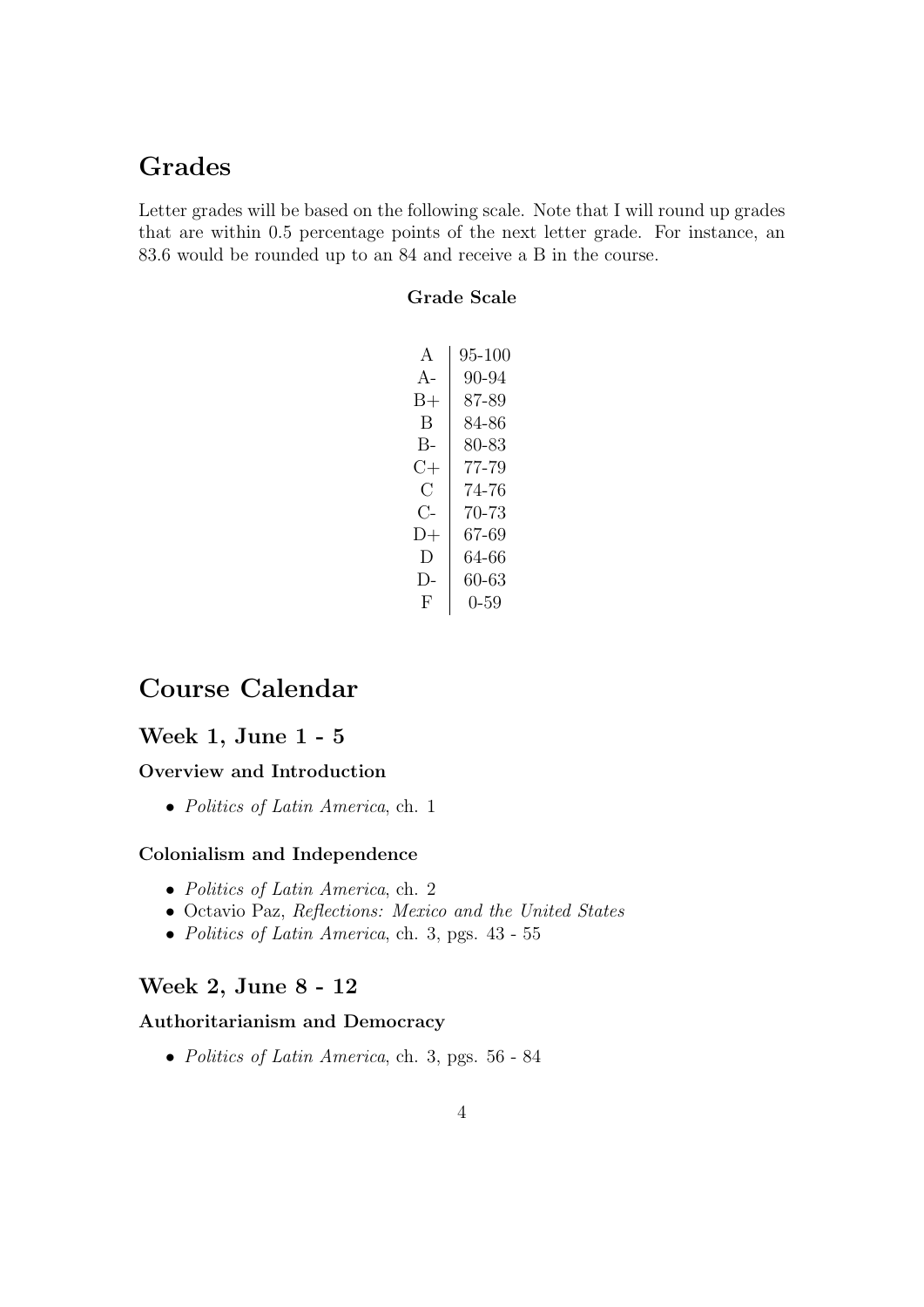- Terry Lynn Karl, Dilemmas of Democratization in Latin America
- The Economist, The 40 Year Itch Populism and Polarisation threaten Latin America

## Economic Development

- Politics of Latin America, ch. 7
- Valenzuela, J. S., & Valenzuela, *Modernization and dependency: Alternative* perspectives in the study of Latin American underdevelopment.

## Week 3, June 15 - 19

## Inequality

- Hoffman and Centano, The Lopsided Continent: Inequality in Latin America
- The Economist, *Gini Back in the Bottle*

## Violence

- Enrique Arias, The Dynamics of Criminal Governance: Networks and Social Order in Rio de Janeiro
- David Shirk, AMLO, Violent Crime, and Public Security in Mexico

### Representation

• Carnes and Lupu, Rethinking the Comparative Perspective on Class and Representation: Evidence from Latin America

# Week 4, June 22 - 26

## Social Movements

- Politics of Latin America, ch. 10
- Marc Becker, Rafael Correa and Social Movements in Ecuador
- Patricio Navia, *Chile's Riots: Frustration at the Gates of the Promised Land*

## Public Opinion

- Carew Boulding, NGOs and Political Participation in Weak Democracies
- Costorena and Graves, Support for Electoral Democracy, in LAPOP's Pulse of Democracy

**Issue Paper Due** – June 26th by 10:00 p.m.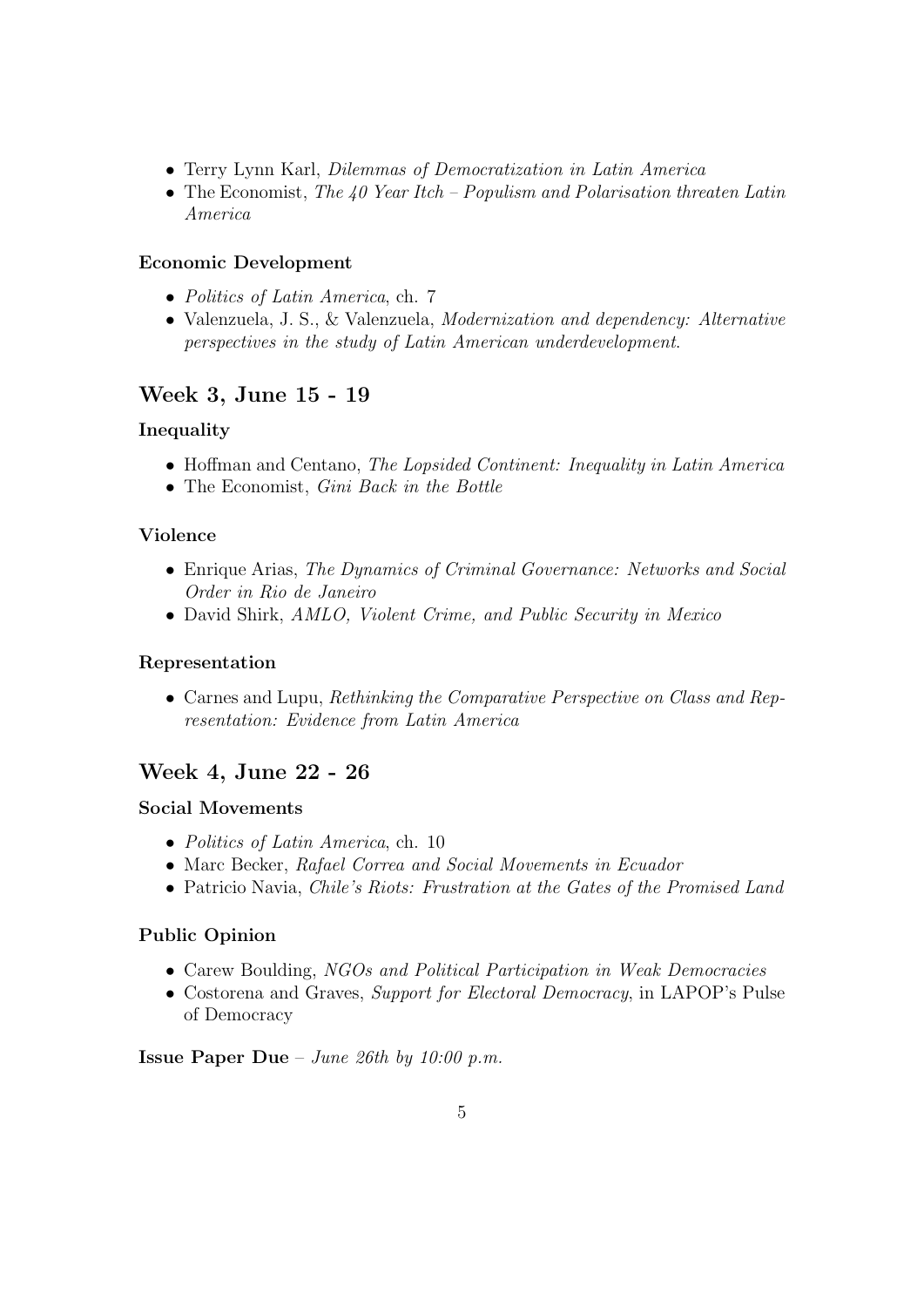# Week 5, June 29 - July 2

### COVID-19 in Latin America

- Agustina Giraudy et. al., How Political Science Explains Countries' Reactions to COVID-19
- Blofield et. al., Assessing the Political and Social Impact of the COVID-19 Crisis in Latin America

## Return of the Right?

- Niedzwiecki and Pribble, Social Policies and Center-Right Governments in Argentina and Chile
- Barry Cannon, Inside the Mind of Latin America's New Right

Final Exam – Due July 2nd by  $10:00 \text{ p.m.}$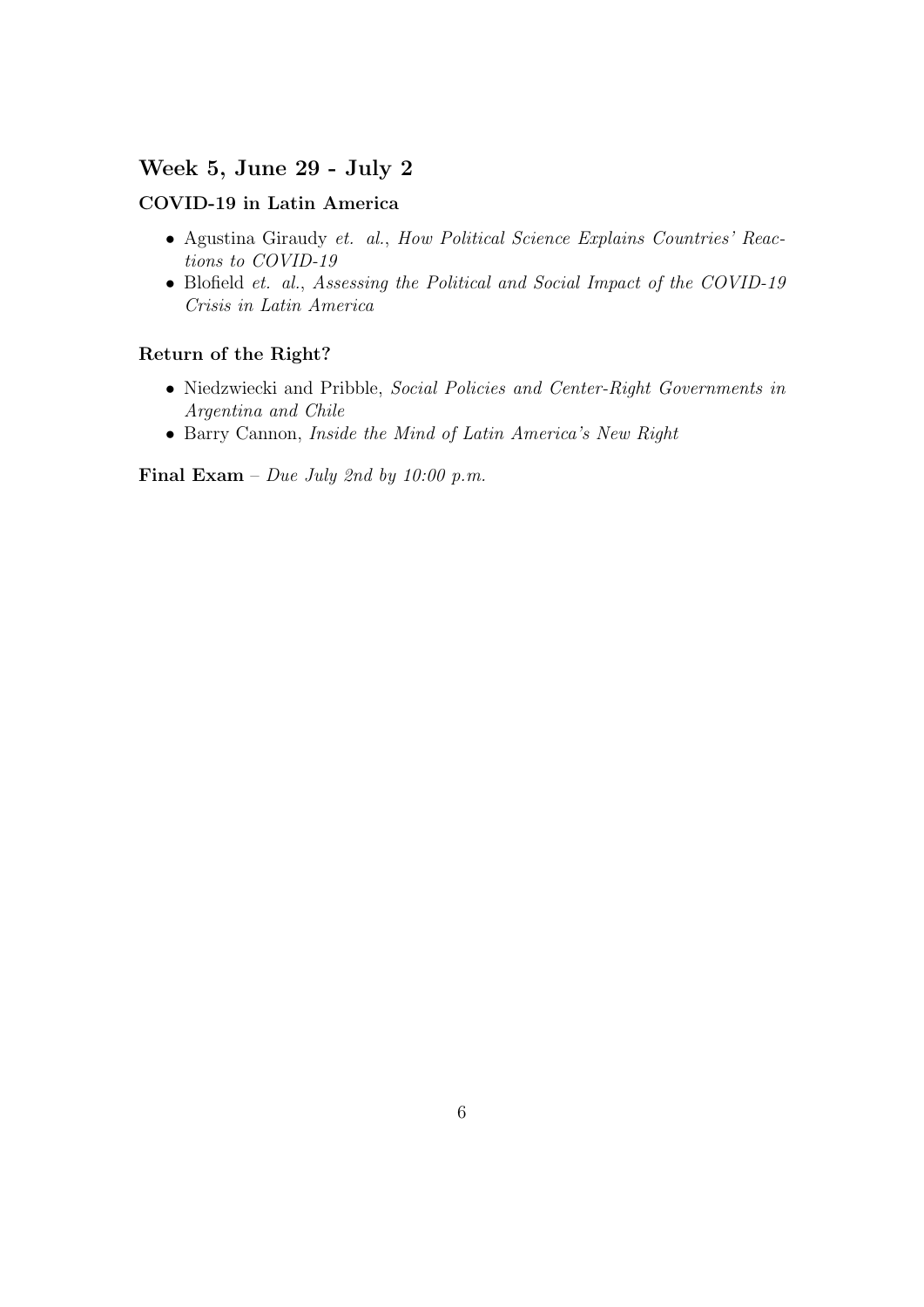# University Mandated Statements

### Accommodation for disabilities

If you qualify for accommodations because of a disability, please submit your accommodation letter from Disability Services to your faculty member in a timely manner so that your needs can be addressed. Disability Services determines accommodations based on documented disabilities in the academic environment. Information on requesting accommodations is located on the [Disability Services website.](https://www.colorado.edu/disabilityservices/students) Contact Disability Services at 303-492-8671 or dsinfo@colorado.edu for further assistance. If you have a temporary medical condition or injury, see [Temporary Medical Conditions](https://www.colorado.edu/disabilityservices/students/temporary-medical-conditions) under the Students tab on the Disability Services website.

#### Classroom behavior

Students and faculty each have responsibility for maintaining an appropriate learning environment. Those who fail to adhere to such behavioral standards may be subject to discipline. Professional courtesy and sensitivity are especially important with respect to individuals and topics dealing with race, color, national origin, sex, pregnancy, age, disability, creed, religion, sexual orientation, gender identity, gender expression, veteran status, political affiliation or political philosophy. For more information, see the policies on [classroom behavior](https://www.colorado.edu/policies/student-classroom-course-related-behavior) and the [Student Code of Conduct.](https://www.colorado.edu/sccr/)

### Preferred student names and pronouns

CU Boulder recognizes that students' legal information doesn't always align with how they identify. Students may update their preferred names and pronouns via the student portal; those preferred names and pronouns are listed on instructors' class rosters. In the absence of such updates, the name that appears on the class roster is the student's legal name.

### Honor code

All students enrolled in a University of Colorado Boulder course are responsible for knowing and adhering to the Honor Code. Violations of the policy may include: plagiarism, cheating, fabrication, lying, bribery, threat, unauthorized access to academic materials, clicker fraud, submitting the same or similar work in more than one course without permission from all course instructors involved, and aiding academic dishonesty. All incidents of academic misconduct will be reported to the Honor Code (honor@colorado.edu); 303-492-5550). Students found responsible for violating the academic integrity policy will be subject to nonacademic sanctions from the Honor Code as well as academic sanctions from the faculty member. Additional information regarding the Honor Code academic integrity policy can be found at the Honor Code Office website.